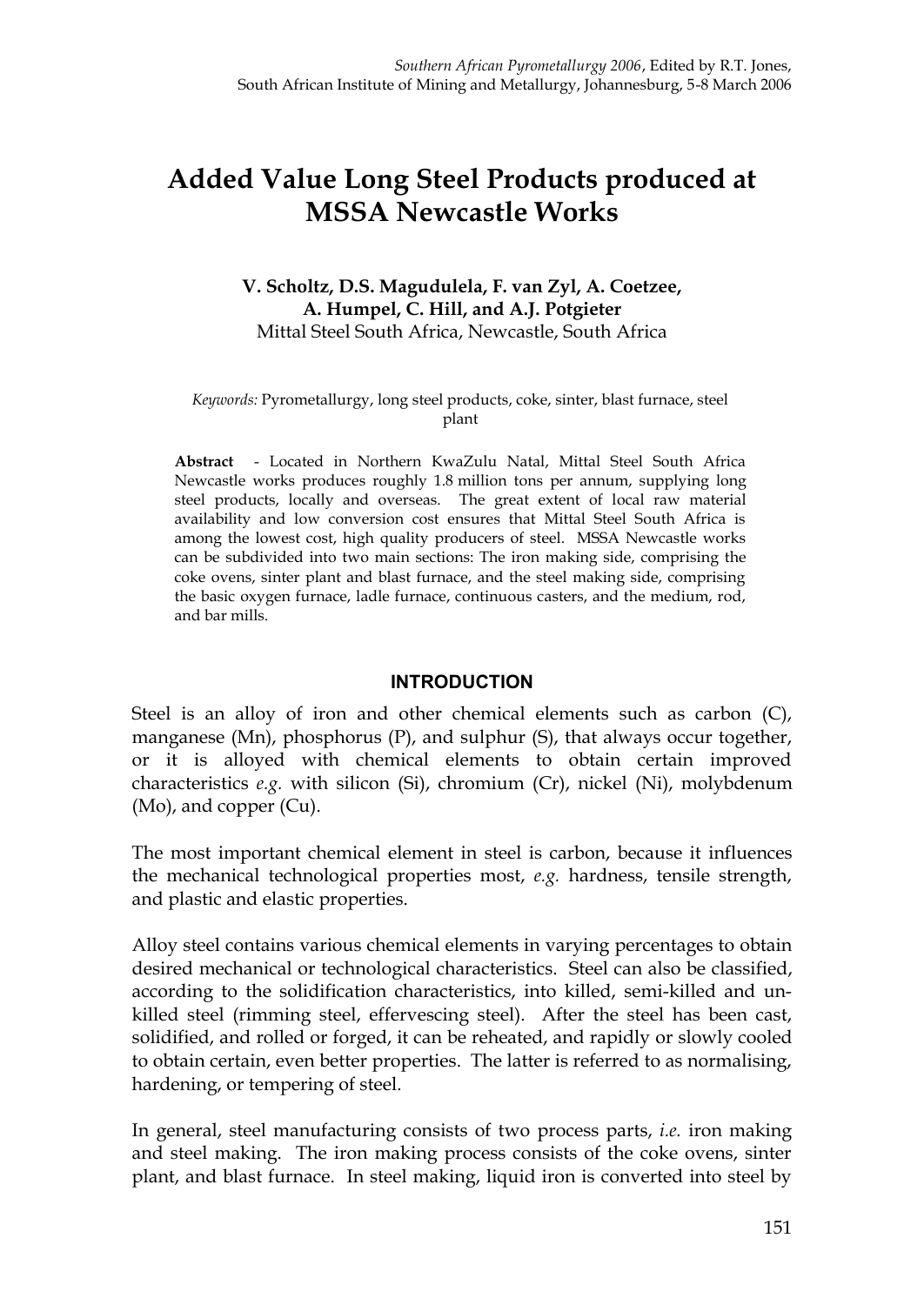removing impurities from the hot metal and adjusting the steel to the required composition and temperature before casting into the final product.

# **History**

On 17 May 1969, the South African Government decided that Iscor's (today Mittal Steel SA) third fully integrated steelworks should be erected at Newcastle. The main factor leading to this selection was to decentralize industry away from the Witwatersrand complex and to promote industrial development in Natal, the best watered province of South Africa. Newcastle, as a border area with an adequate supply of labour, and with the Amcor ironworks that could be taken over to save on initial capital costs, as well as to provide an outlet for the iron which was at that time being exported to Yawata in Japan (the contract for which was to expire shortly), was therefore chosen. Further factors were that Newcastle was situated on main rail and road routes between Johannesburg and Durban, essential services such as water and electricity were already well catered for, and the town had a basic established infrastructure with a settled community. While ore would have to be transported 1 000 km from Sishen, coking coal was available nearby, and the overall economics were favourable. It was decided that both profile and flat products would be catered for in a plant with an ultimate capacity of 8 million tons per annum of liquid steel. Subsequent changes in steel market have meant that extension to flat products has been delayed indefinitely and the current capacity is about 2.00 million tons of liquid steel.

The first plant contracts were set only at the beginning of September 1971, although work started on township development in January 1971, and on-site levelling in July 1971. The first coke was pushed on 12 January 1974 and the first steel was made on 17 March 1974 - a truly remarkable performance in world terms for a green-field site. The various other plants for the first phase were brought into operation at intervals up to November 1976, when No. 5 Blast Furnace tapped iron for the first time on the North Works site.

After LNM Ltd became the majority shareholder in 2004, Iscor's name changed to Ispat Iscor Ltd and shortly after that changed to Mittal Steel South Africa, which is now part of one of the largest steel producers in the world, Mittal Steel.

# **Newcastle Works**

Mittal Steel South Africa Newcastle works is one of the largest producers of long steel products in South Africa. An illustration of the Newcastle works process flow can be seen in Figure 1.

# **COKE OVENS**

Coke, which is produced mainly for a fuel source in the blast furnace, is produced from local and imported coal sources. A coal blend (mixture of local and imported coal), for obtaining the optimum quality properties of the coke, is used. Coke is produced in batteries 3 and 4 at roughly 1.15 Mt per annum.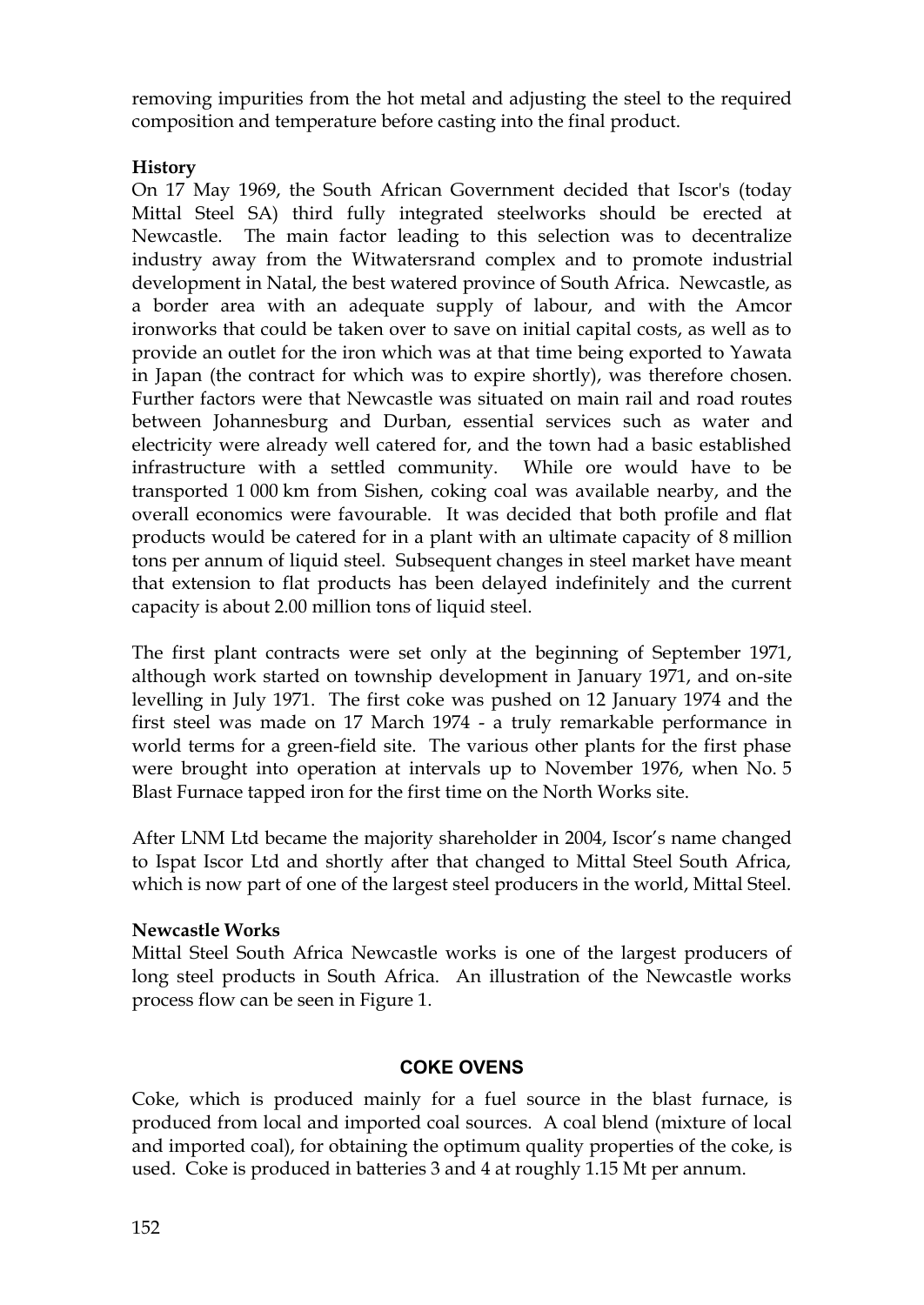

**Figure 1:** Process flow of MSSA Newcastle Works

In this process, the coal blend is heated up, driving off all the volatile matter and coke to plasticize. Each batch of coal takes roughly 24 hours to be transformed to coke.

The off-gas gets sent to the by-products plant, where the impurities in the gas are removed, and sold as by-products. The by-products, which are produced, are as follows: tar, crude benzole, ammonium sulphate, sulphuric acid, and NaOH. The clean gas is used as a fuel source at different sections in the Newcastle works.

# **Main purpose of coking and gas purification**

- 1. To produce metallurgical coke and separate the different sizes by screening *i.e.* lump, medium, and fine coke.
- 2. To clean the coke oven gas which is utilized as a fuel by the works.
- 3. To produce by-products, such as crude tar, sulphuric acid, ammonium sulphate, and crude benzol from the coke oven gas.

# **The coke ovens section consists of three sub-sections** *viz:*

- 1. Coal and Coke Handling Plant
- 2. Coke Oven Batteries
- 3. Gas Purification Plant

Currently, the coke ovens are busy with a R900 million project on Battery 2 to increase the coke production. This extra coke will then be sold on the open market.

# **COAL HANDLING**

# **Types of Coal**

Coking coal, the main raw material, is imported from Australia, New Zealand, and the United States of America, and the local coal utilized is from Grootegeluk.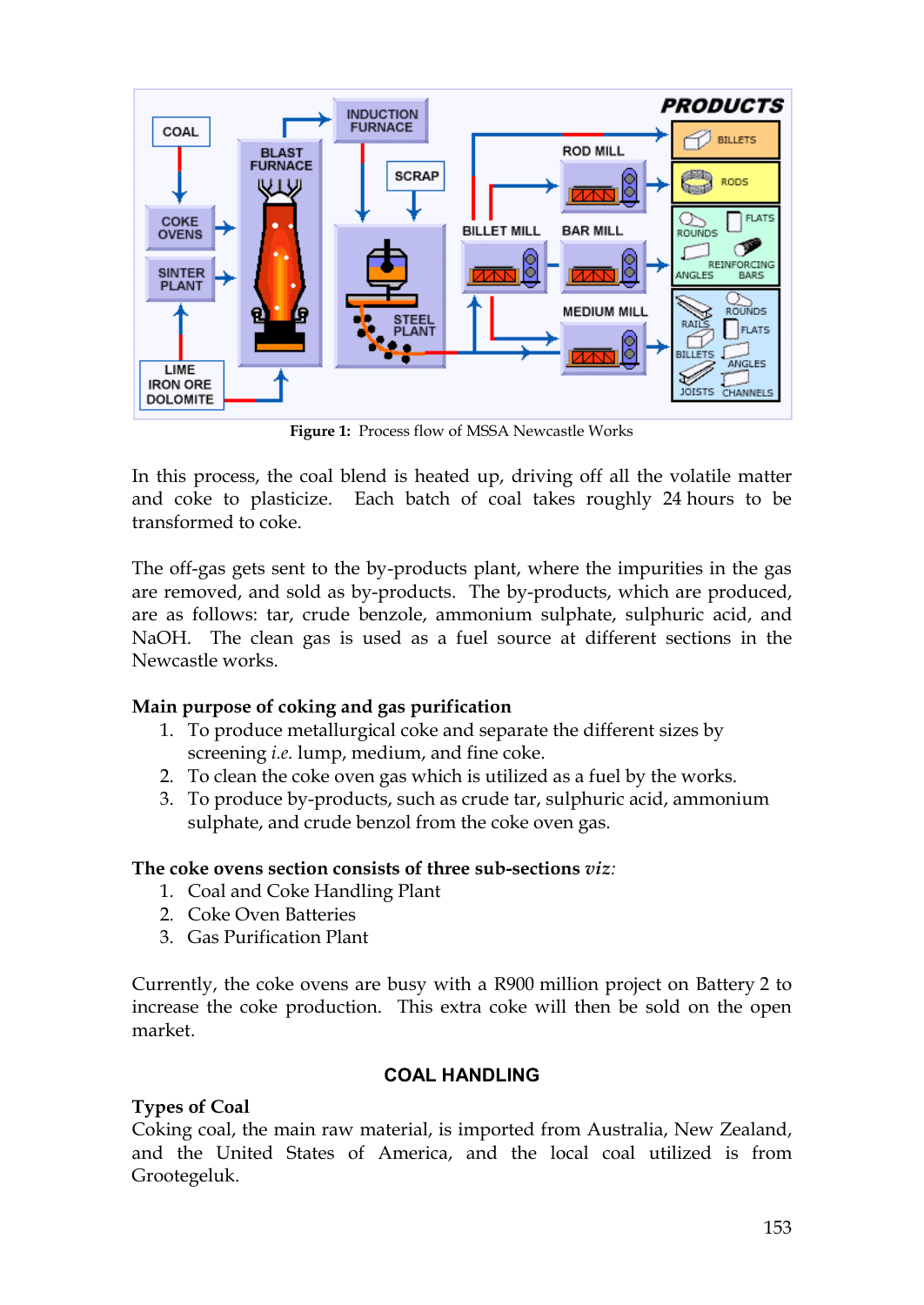# **Coal Receipt**

Coal is received at the tipplers in block loads consisting of 50 rail trucks. The capacity of each rail truck is 50 tons. The maximum coal throughput of the  $2 \times$ 50 oven batteries is 3 200 tons of wet coal per day. The coal trucks are tipped at the tipplers at a rate of 12 trucks per hour.

#### **Storage of Coal**

The coal is stored in silos or stockpiled in the coal stockyard. Each type of coal is stacked on a different heap in the coal stockyard by a stacker/reclaimer machine. The coal is utilized on the FIFO (First in First Out) principle to prevent the ageing of coal.

The coal handling section has 20 silos available for the storage of coal. There are 18 silos with a capacity of 1 600 tons each, *i.e.* double rows of 9 silos per row. Situated next to the two bigger rows of silos are two smaller silos with a capacity of 300 tons each. The different types of coking coal are stored in the silos. The number of silos used for each different type of coal is determined by the blend that is crushed for coking purposes.

# **Blending of Coal**

Each type of coal has different coking qualities, and effective blending is critical to produce a good quality coke. The coal is drawn out of the silos by constant weigh-feeders that are pre-adjusted to feed the required blend.

The blend, which is at present being crushed, is:

- $\blacksquare$  High quality imported coking coal: 65%
- Blend coal (local): 35%

This blend is adjusted to accommodate the variance in the coal supply.

# **Crushing of Coal**

The purpose of the crushers is to crush the coal blend that is conveyed from the silos so that 80% is smaller than 2.8 mm. There are three crushers. Each crusher can crush 400 tons of coal per hour. The main reasons for crushing the coal are:

- **I** Uncrushed coal produces weak coke.
- Crushing the coal promotes the blending of the different types of coal.
- ß Crushing of coal limits the internal gas pressure during the coking process in the oven that can damage the oven walls.

# **COKE HANDLING**

# **Coke Wharf**

The coke wharf can be described as an off-loading point or a transfer station for the quenched coke from where the coke is conveyed by means of conveyor belts to the coke screening plant. There are two coke wharfs serving the batteries and each wharf can accommodate five quenched coke loads. The coke wharf slopes at an angle so that the coke can slide down, enabling the plough feeder to plough it onto a conveyor belt. Conveyor belts from the coke wharf to the coke screening plant transport the coke.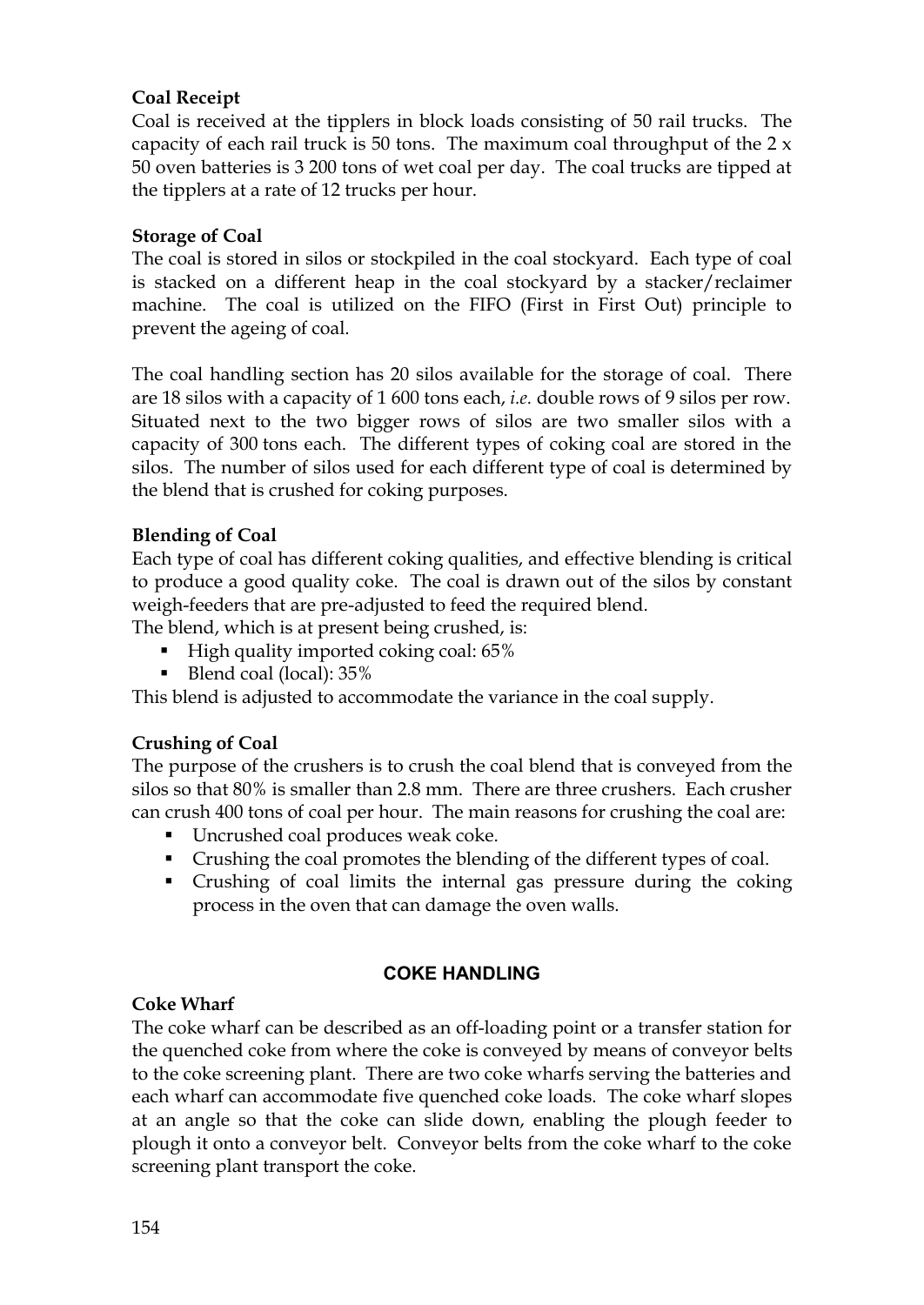# **Coke Screening Plant**

The purpose of the coke screening plant is to screen all the wharf coke into the different fractions for use at the blast furnace and sinter plant. The coke is screened into the following sizes:

- Lump Coke: (-80+32) mm fractions that are consumed as metallurgical coke at the blast furnace.
- $\blacksquare$  Medium Coke:(-32+15) mm fractions are also used at the blast furnace.
- Fine Coke (Breeze): -15 mm fractions are conveyed to the sinter plant where it is crushed, mixed with fine iron ore, and put through a baking process to form sinter.

# **BATTERIES**

# **Construction of a Coke Oven Battery**

A coke oven battery is a firm silica brickwork construction. A battery is built on a concrete foundation and supported by a steel construction. The brickwork is firmly held in position by a steel bracing system. The ovens are built adjacent to one another, with the combustion chambers into which coke oven gas or blast furnace gas is fired, situated in between. The battery is also designed so that the waste gas and the volatile coke oven gas that is generated during the coking process are completely separated. A coke oven battery consists of a number of cells (ovens) separated by heating walls. At the Newcastle works there are two batteries consisting of 50 ovens each.

# **Coking of Coal**

Coking is the removal of the volatile matter from the coal during heating at high temperatures, in the absence of oxygen, to form metallurgical coke. Coke is a physically strong and dense carbon structure with no volatiles. The coking time of an oven is from the time the oven is charged with coal until the time that the coke is ready to be pushed from the oven and is approximately 20 hours. The end temperature of the coke is approximately 1100<sup>o</sup>C when pushed from an oven. On a coking cycle of 24 hours, a particular oven is pushed 1.2 times per 24 hours.

# **Coal Service Bunker**

There is a coal bunker situated between the two batteries. The coal blend that is ready for charging is conveyed from the coal-handling section and stored in the coal service bunker. The coal bunker has a capacity of 4 000 tons, which is sufficient coal to keep two batteries in production for 24 hours. There are five rows of sliding gates under the coalbunker, through which the charging car draws the coal for charging purposes.

# **Charging Car**

The purpose of the charging car is to charge the ovens of the battery according to a pre-planned schedule. Each oven is charged with a blend of coal totalling a wet mass of 28 tons. The charging car is a steel construction, with four coal bins, that is designed to execute the charging process from one position when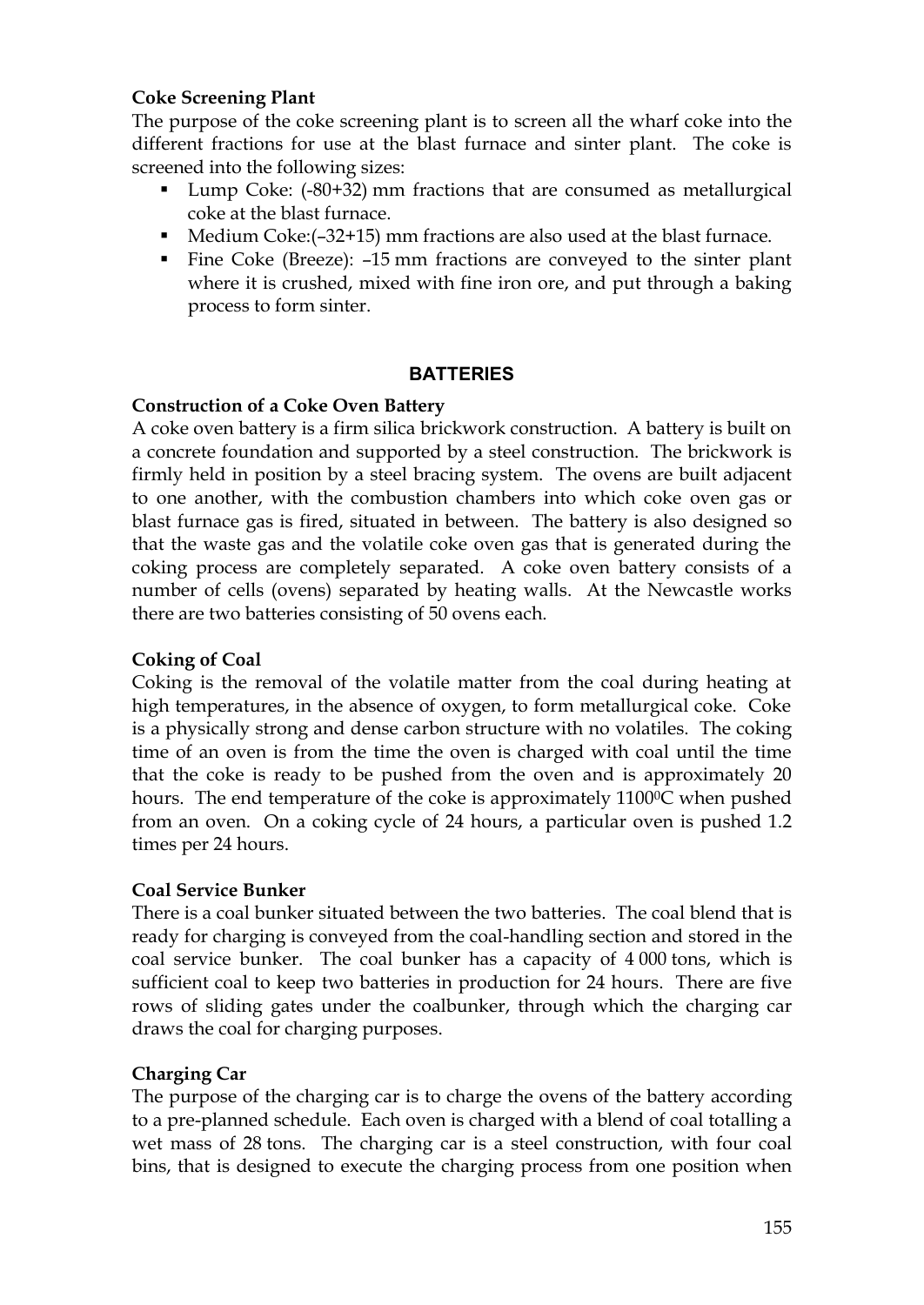correctly lined up. From this position, the charging car automatically removes the four charging lids, where after the oven is charged and the lids replaced.

# **Pusher Machine**

The function of the pusher machine is:

- To remove the oven door on the pusher side of the battery and clean the sealing edges.
- To push the coke out of the oven and clean the oven frame before replacing the door.
- To level the coal in the oven after the oven has been charged.

The pusher machine consists of a steel construction on which the pusher beam, door extractor, door and frame cleaner, and the leveller beam are mounted.

# **Guide Car**

The function of the guide car is:

- To remove the door on the coke side and clean the sealing edges.
- $\blacksquare$  To position the steel coke guide through which the coke is to be pushed, across the coke side platform into the quenching car, hard up against the oven doorframe.
- To clean the oven frame before replacing the door.

# **The Quenching Car**

The hot coke from each oven is pushed into the quenching car that transports it to the quenching tower where the coke is quenched with water. The quenched coke is then transported and offloaded at the coke wharf. When pushed, each oven yields approximately 19 tons of coke.

All the machines are equipped with control cabins from which the drivers execute the various functions. All the machines travel on rails and are electrically driven by motors that draw power from power rails installed over the full length of the batteries.

# **GAS PURIFICATION PLANT**

The main purpose of the gas purification plant is to clean the raw coke-oven gas that is released during the coking process at the batteries and to supply the rest of the works with clean gas that is utilized as fuel. The components extracted from the raw coke-oven gas are converted into saleable products.

To achieve this the following equipment is used at the gas purification plant:

- Tar Separators
- Primary Coolers
- **Detarrers**
- ß Hydrogen Sulphide Scrubbers, Stills, and Sulphuric Acid Plant
- **Ammonia Scrubbers, Stills, and Ammonium Sulphate Plant**
- $\blacksquare$  Exhausters
- **Secondary Coolers**
- Naphthalene Scrubbers
- **Wash-oil Regeneration Plant**
- Cooling Towers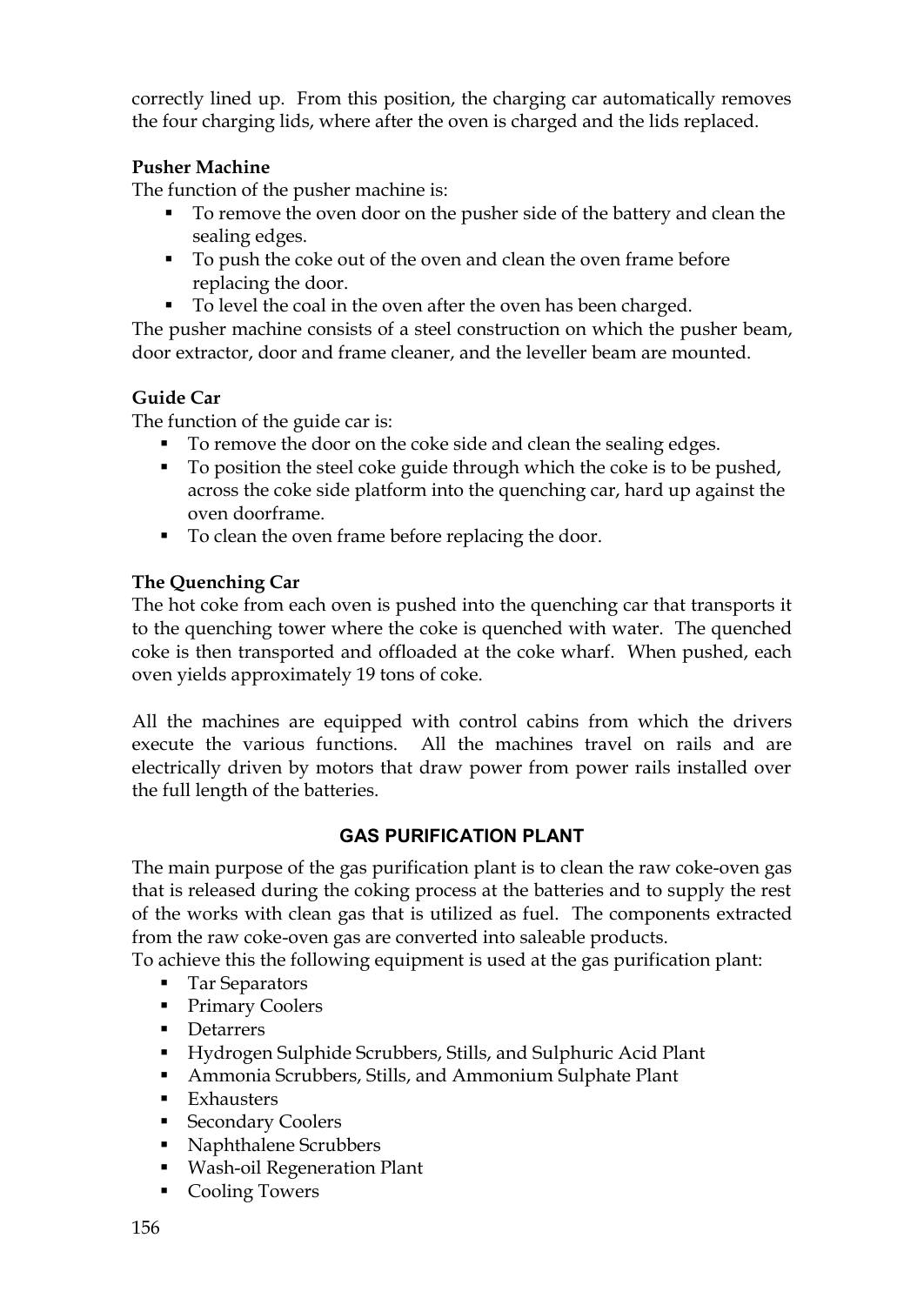#### **Tar separators**

The coke-oven gas released during the coke making process at the batteries is cooled down from approximately 900ºC to approximately 80ºC with process water from the plant (flushing liquor) sprayed in the collecting mains.

During this process most of the tar condenses and tar and flushing liquor mixture flows to the gas purification plant where the tar and flushing liquor is separated in the tar separators.

The separated tar collects at the bottom of the tar separators from where it flows to one of the three storage tanks. Tar is pumped or dispatched to the following places:

- The loading zone for external dispatches either by road or rail.
- To the boiler house where it is burned for steam generating purposes.
- To the blast furnace for tar injection purposes.

# **Primary coolers**

The purpose of the primary coolers is to further cool down the raw coke gas from the batteries from approximately  $80\degree$ C to approximately 25 $\degree$ C. This eases the pressure on the gas exhausters and increases the effectiveness of the absorption process.

# **Detarrers**

The purposes of the electrostatic detarrers are to effectively and uninterruptedly remove the last traces of tar mist from the coke oven gas. A transformer creates a high-tension electrical field. The gas flows through this tension field and the tar particles are electrically charged, causing them to precipitate on a highly charged surface from where the tar flows down and is removed by means of a seal pot.

# **Hydrogen sulphide scrubbers, stills, and the sulphuric acid plant**

The purpose for the removal of the hydrogen sulphide from the gas is:

- During combustion hydrogen sulphide is converted into sulphur dioxide that causes air pollution when set free into the atmosphere.
- The hydrogen sulphide is scrubbed out of the main gas stream with ammonia liquor. Thereafter, the hydrogen sulphide is stripped out of the ammonia liquor in the hydrogen sulphide stills. The hydrogen sulphide vapours are then burnt at the Sulphuric Acid plant burner and converted to sulphuric acid. The sulphuric acid is then used to produce ammonium sulphate.

# **Ammonium scrubber, stills, and the ammonium sulphate plant**

The purpose for the removal of ammonia out of the coke-oven gas is:

- When ammonia is uncontrollably burnt in any combustion chamber, it forms nitrogen oxide that causes air pollution.
- Ammonia also causes excessive corrosion in gas pipelines.

The ammonia is scrubbed out of the main gas stream with soft water. The ammonia vapours are then stripped out of the ammonia liquor with steam in the ammonia stills. The ammonia vapours then flow to the ammonium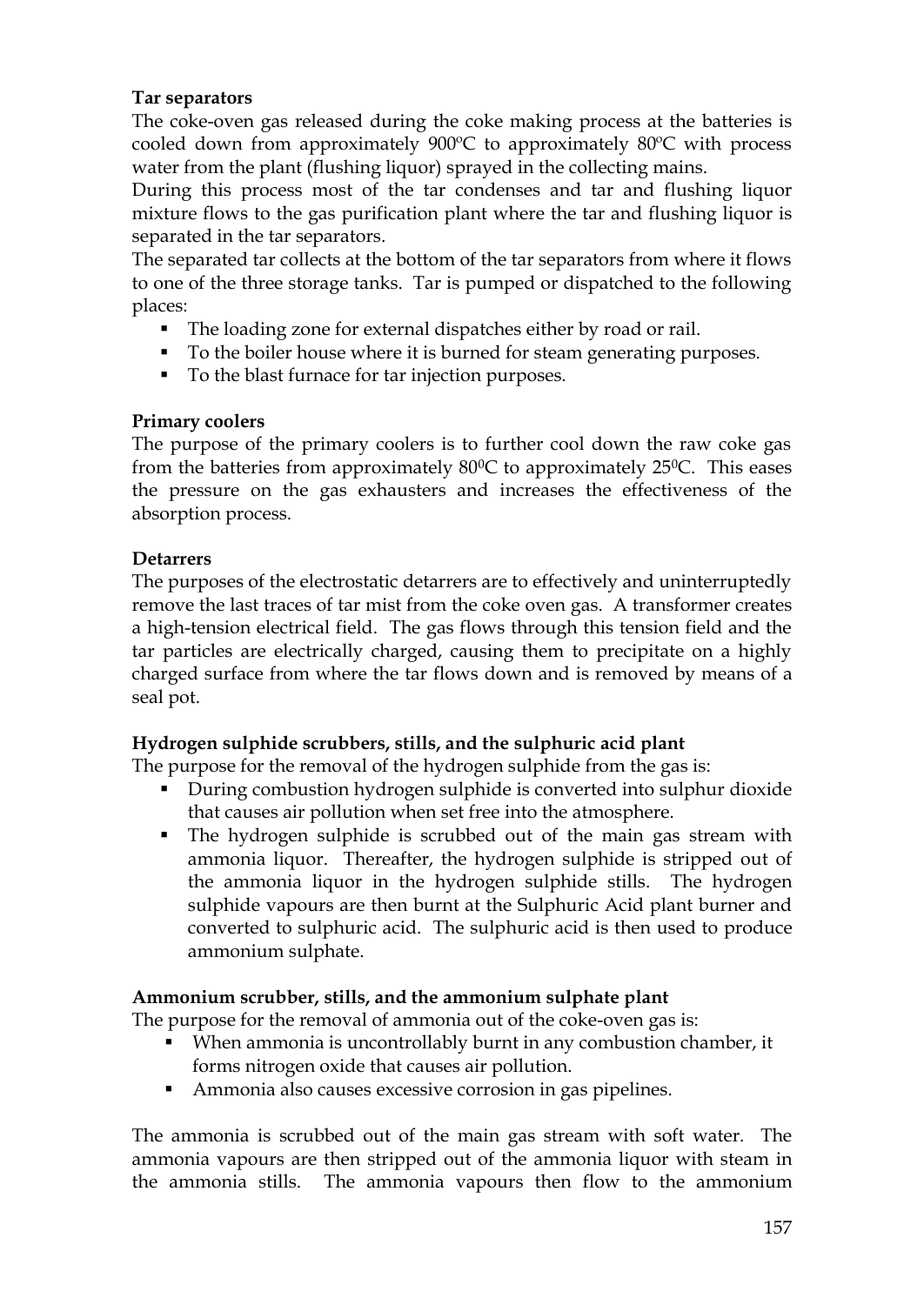sulphate plant where the vapours react with diluted sulphuric acid in the saturators to form ammonium sulphate. The latter is marketed as fertilizer.

# **Gas exhausters**

A gas exhauster can be described as a gas pump which is designed to transfer 90 000 cubic metres of gas per hour. The gas exhausters can be seen as the heart of the coke ovens and is situated in the middle of the gas purification plant. The purpose of the gas exhausters is to remove the gas that is produced during the coking process at the batteries under controlled suction and to transfer the gas to the various consumer points after the gas has been purified. Cleaned coke-oven gas is a rich fuel gas used at the mill for the heating of the reheating furnaces. The gas purification plant has three gas exhausters, of which two are normally in operation. The third serves as a standby unit.

# **Secondary coolers**

The purpose of the secondary coolers is to cool the gas again after a temperature rise caused by the compression through the exhausters, thus making optimum absorption of naphthalene possible in the naphthalene scrubbers. The secondary coolers are of the direct contact sprayer type in which the gas is cooled from approximately 55ºC to 28ºC. There are two secondary coolers that cool the gases of both the stages at the gas purification plant.

# **Naphthalene scrubbers and wash-oil regeneration plant**

The purpose of the naphthalene scrubbers is to effectively remove the naphthalene out of the main gas stream by means of an absorption process with wash oil, thus preventing naphthalene blockages in the gas pipelines, especially during the winter months.

After scrubbing, the naphthalene-rich wash-oil is pumped to the wash-oil regeneration plant. The purpose of the wash-oil regeneration plant is to continuously and effectively strip the naphthalene out of the naphthalene rich wash-oil and to pump back naphthalene-stripped wash-oil at the correct temperature for scrubbing purposes.

# **Cooling towers**

The purpose of the cooling towers is to re-cool the cooling water for use at the gas purification plant.

# **SINTER PLANT**

Sinter is a mixture of 'fine' iron ore, and fluxes, which are sintered (fused) to form agglomerates, suitable for the use in the blast furnace. The raw materials, mixed with fine coke, are passed over a strand where the coke is ignited by coke-oven gas. Air is then sucked from the bottom of the stand, enabling the combustion zone to slowly move to the bottom. High temperatures, up to 1400°C are found, causing partial fusion of the particles.

A basic illustration of the process flow can be seen in Figure 2.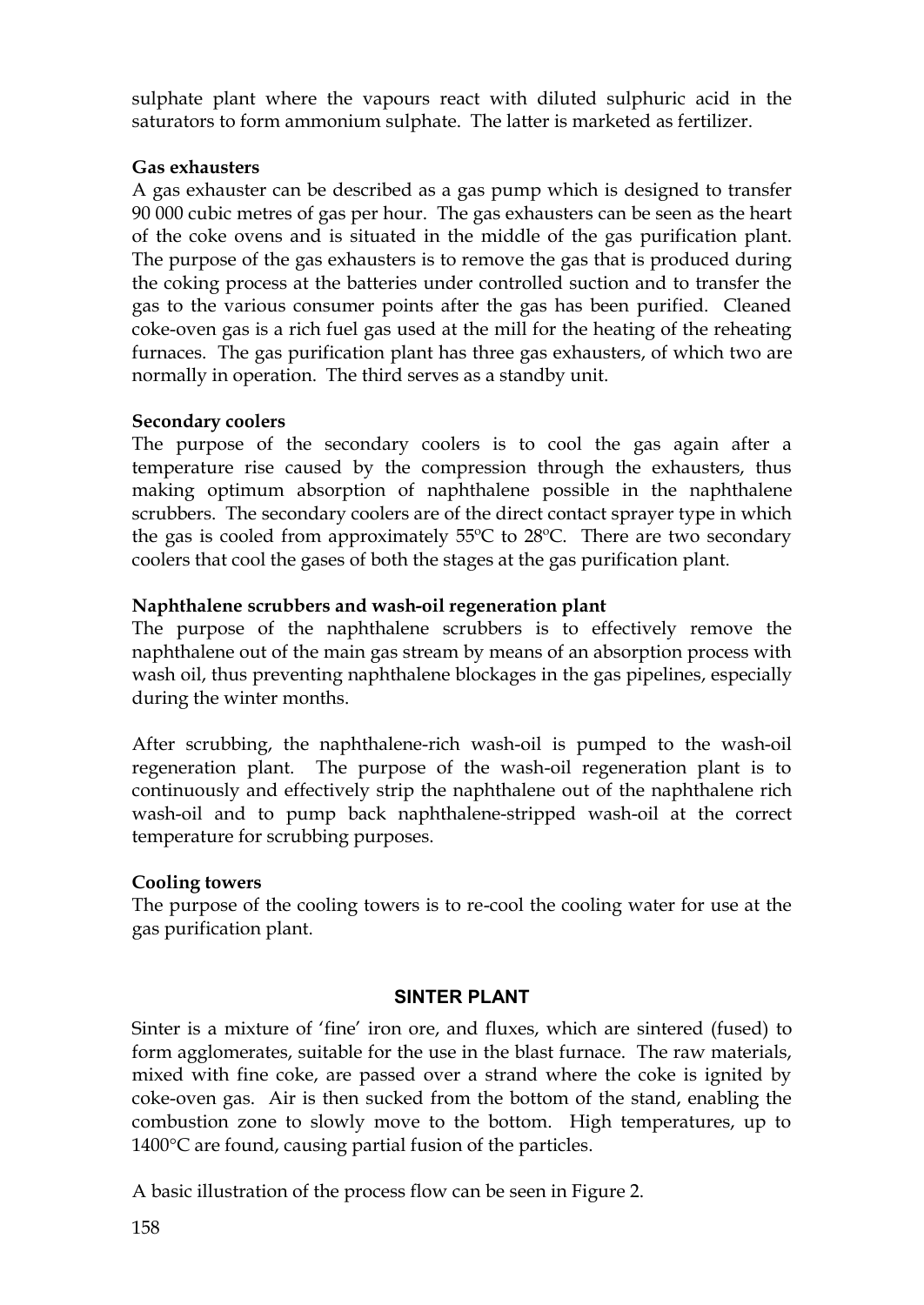

**Figure 2:** Sinter plant raw process flow

The sinter plant uses a mixture of local iron ores (Sishen, Thabazimbi, and Beeshoek), silica, lime, and manganese ore on a mixed bed, which is then reclaimed, to the sinter plant. Depending on the quality specification required at the blast furnace, dolomite or lime could be added from the feeder bunkers for 'fine tuning'. Before the sinter mix is placed on the strand for sintering, fine coke is mixed into the mixture at the mixing drum. After sintering, the sinter is sent through a breaker and screened. The +5 mm fraction is sent to the blast furnace, whereas the smaller fraction is mixed into the next sinter bed.

Roughly 2.3 Mt sinter is produced each year. Excess sinter is sent to the Vanderbijlpark works by rail.

Average sinter composition and technical information can be seen in Tables I and II, below.

| Na <sub>2</sub> O % | 0.075 |
|---------------------|-------|
| $K2O$ %             | 0.18  |
| MgO %               | 2.9   |
| $SiO2$ %            | 5.4   |
| $Al_2O_3$ %         | 1.6   |
| CaO %               | 9.99  |
| Fe (total) %        | 55.8  |
| FeO %               |       |

| Table I: Average sinter composition |  |
|-------------------------------------|--|
|                                     |  |

| $Fe2O3$ %            | 69.7 |
|----------------------|------|
| CaO/SiO <sub>2</sub> | 1.84 |
| T-Index(ISO +6.3mm)  | 75.1 |
| A-Index(ISO -0.5mm)  | 5.6  |
| Avg. mm              | 18.9 |
| $+25$ mm             | 24.9 |
| -5 mm                | 3.2  |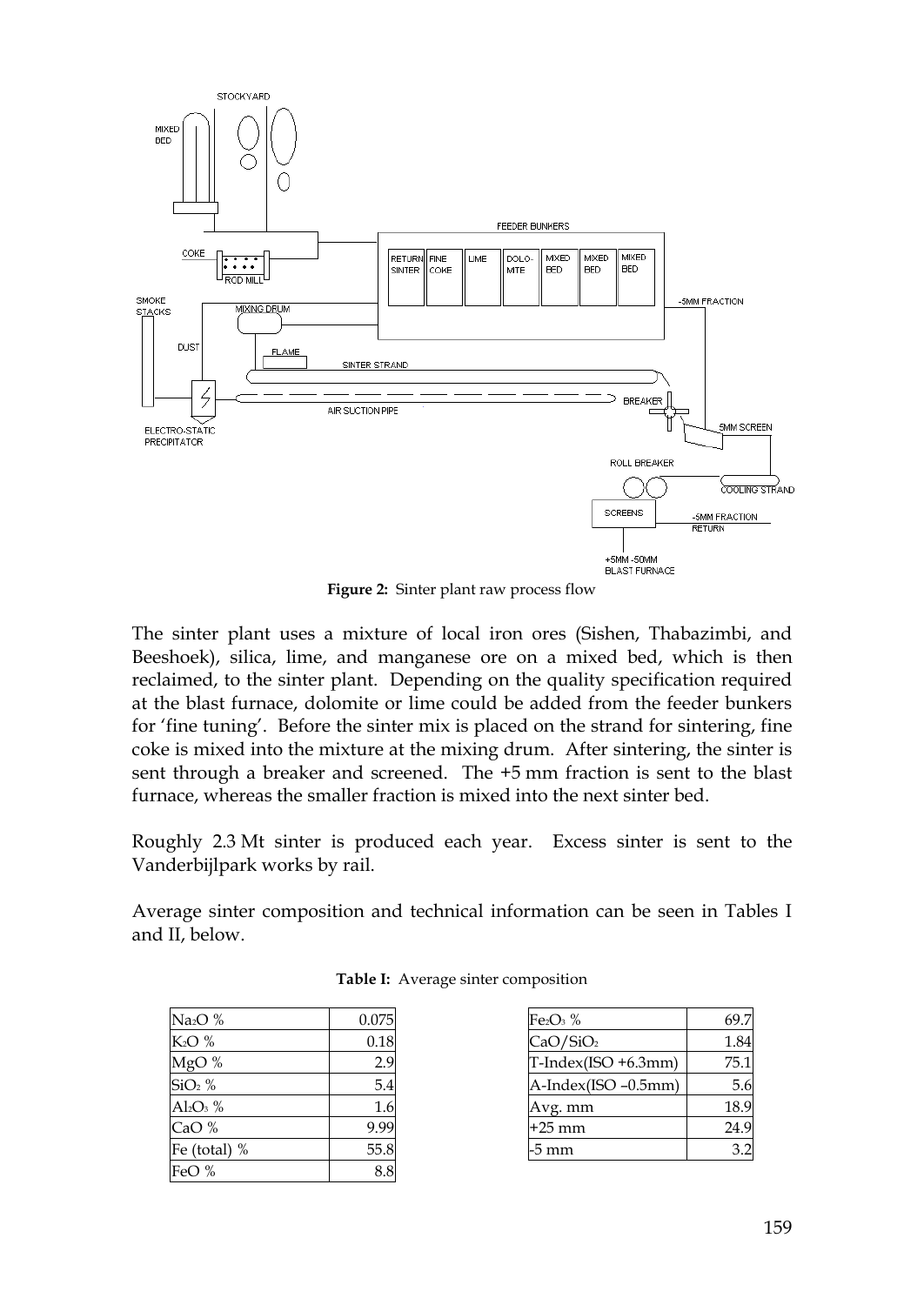| Date commissioned                               | 26 November 1976                   |  |
|-------------------------------------------------|------------------------------------|--|
| Type                                            | On Strand Cooling                  |  |
| Strand width                                    | 4.5 m                              |  |
| Sintering Area                                  | 248 m <sup>2</sup>                 |  |
| Cooling Area                                    | $150 \; \mathrm{m}^2$              |  |
| Sintering                                       | 2 Fans                             |  |
| <b>Production Capacity</b>                      | 7 200 t/24h                        |  |
| Number of Pallet Cars                           | 183 (4.5m x 1.2m)                  |  |
| Gas Cleaning - Sintering                        | Electrostatic (Lurgi)              |  |
| Gas Cleaning - Cooling                          | Multi-cyclones                     |  |
| Ignition Hood                                   | Coke-Oven Gas Fired (Lurgi Design) |  |
|                                                 |                                    |  |
| SINTER PLANT STATISTICS AFTER THE 1993 CAMPAIGN |                                    |  |
| <b>DAY</b>                                      | 7 410 ton 2003-09-07               |  |
| <b>WEEK</b>                                     | 48 201 ton 2005-06-27              |  |
| <b>MONTH</b>                                    | 196 121 ton Oct 2005               |  |
| <b>FINANCIAL YEAR</b>                           | 2 185 757 ton                      |  |

**Table II:** Technical information of sinter plant

# **BLAST FURNACE**

A blast furnace is a shaft type furnace used to produce liquid iron from iron ore sinter (mainly iron oxides) and coke (fuel). A basic representation of a blast furnace can be seen below.



**Figure 3:** Basic illustration of a blast furnace

160 The iron-containing material (iron ore and sinter) and fuel (coke) is charged in layers at the top of the furnace. Hot air, with oxygen enrichment, is blown into the furnace through tuyeres at the bottom, roughly 3 metres above the tapholes. Pulverized coal (fuel) is also injected through the tuyeres. The hot air combusts the coal and coke in the bosh area to produce energy and CO gas for reduction of the iron-containing material. As the CO gas and coke reduces iron oxides, iron droplets will form and collect in the hearth. This molten iron (hot metal) is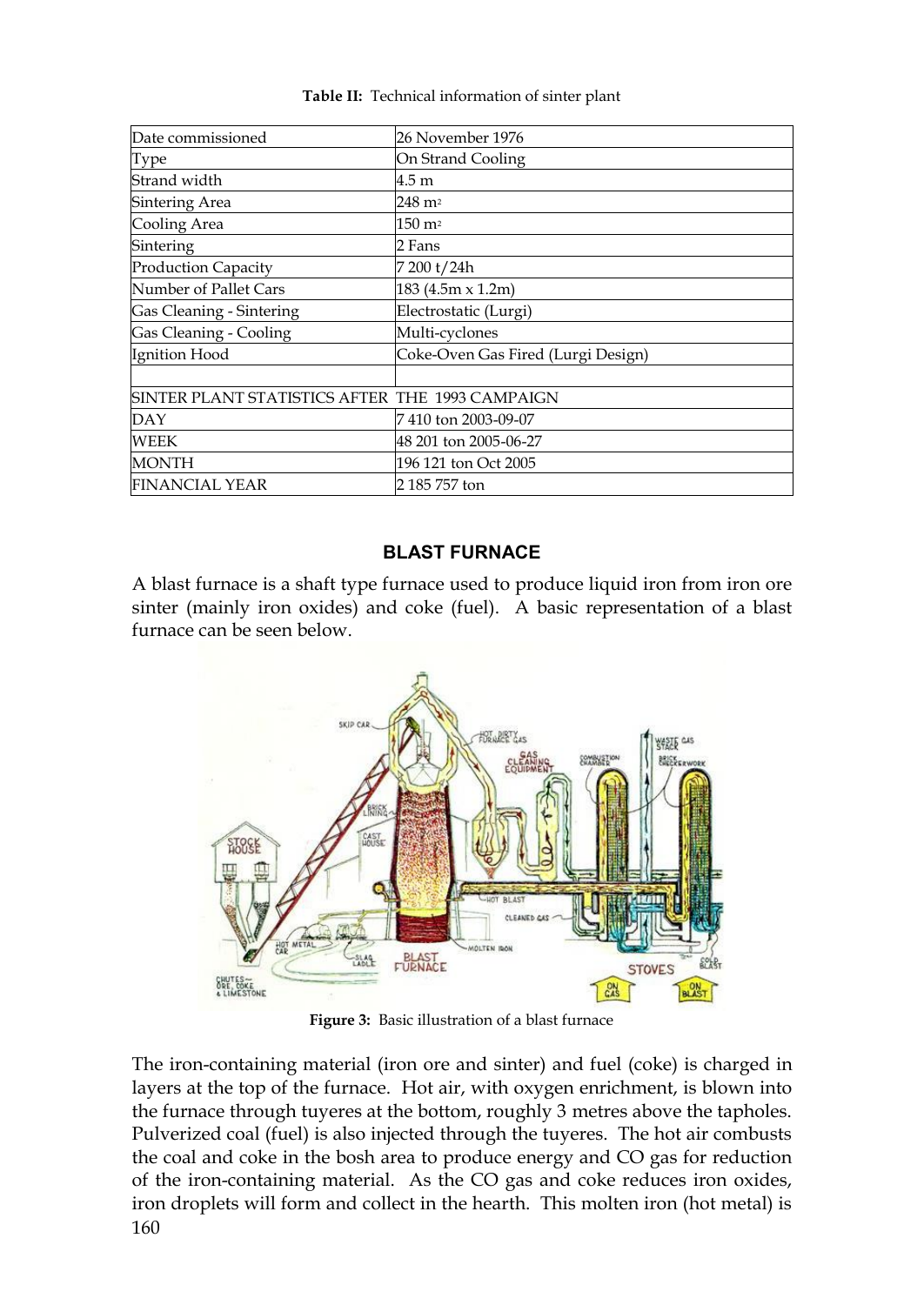then semi-continuously tapped out of the furnace, separated from the slag and sent to the steel plant for further processing.

The three blast furnaces in South Africa, at Newcastle works and Vanderbijlpark, are the only furnaces in the Mittal group which run with a high 'unprocessed' iron ore burden, compared to other furnaces using only pellets ore sinter.

Table III provides a summary of some of the blast furnace parameters.

The blast furnace produces roughly 1.8 Mt hot metal per annum.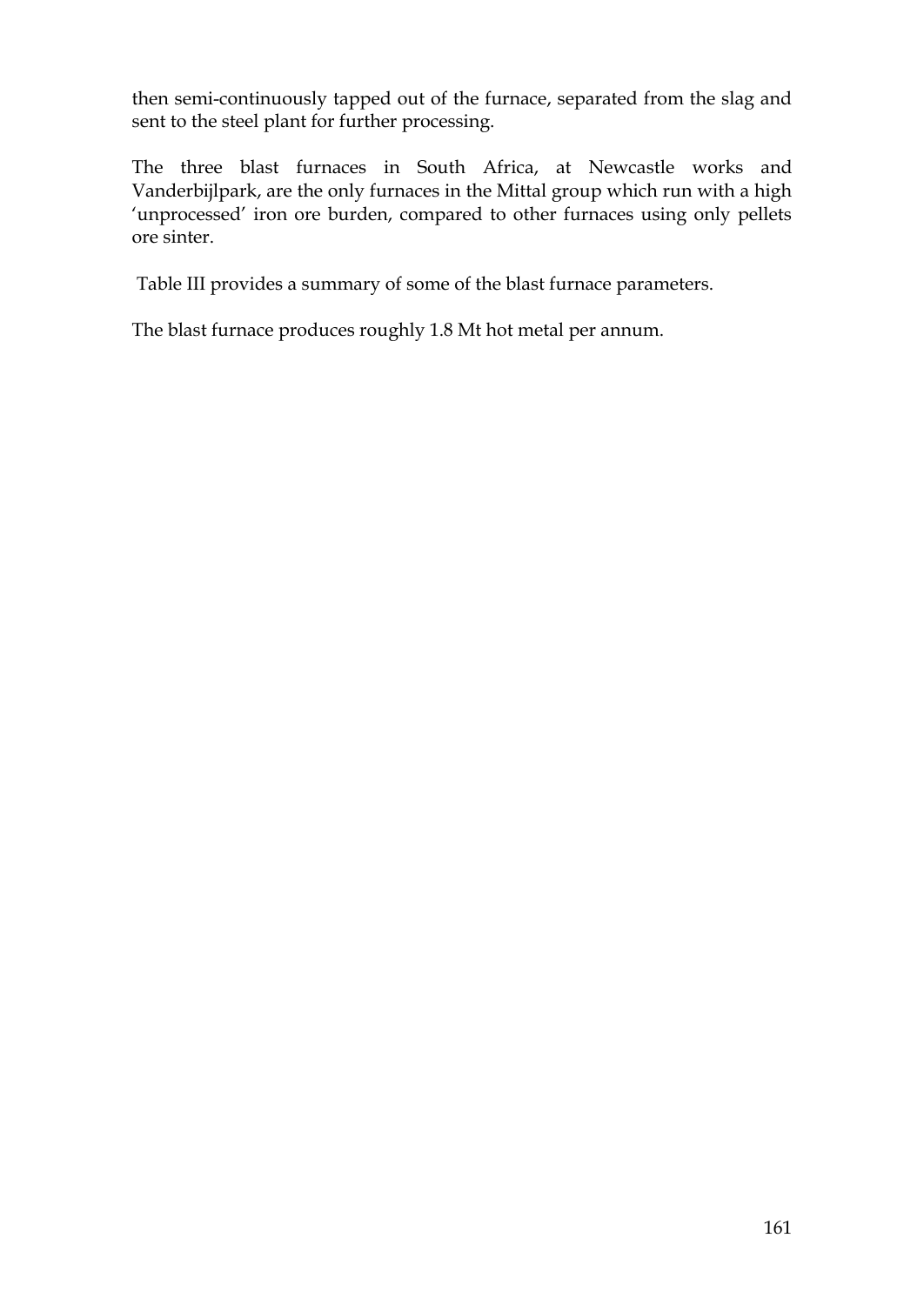| Area                      | Units                   | BF <sub>N5</sub>      |  |
|---------------------------|-------------------------|-----------------------|--|
| General                   |                         |                       |  |
| Year commissioned         | Date                    | 1975                  |  |
| Year of last reline       | Date                    | 1993                  |  |
| Working volume            | Cubic metres            | 2017                  |  |
| Inner volume              | Cubic metres            | 2500                  |  |
| Hearth diameter           | <b>Metres</b>           | 10.14                 |  |
| Gas system                |                         |                       |  |
| Top pressure              |                         |                       |  |
| Design pressure           | Kilopascals             | 175                   |  |
| Control system            | Description             | Automatic             |  |
| Equalization medium       | Type of gas             | Semi clean BF top gas |  |
| <b>Furnace stack</b>      |                         |                       |  |
| Number of tuyeres         | Number                  | 30                    |  |
| Hearth side wall cooling  | Description             | Cast iron staves      |  |
| Hearth side wall          | <b>Type</b>             | Micropore carbon      |  |
| refractory                |                         |                       |  |
| Hearth bottom cooling     | Description             | Water cooled          |  |
| Hearth bottom refractory  | <b>Type</b>             | Al bricks, graphite   |  |
|                           |                         | blocks, carbon blocks |  |
| Cast-house                |                         |                       |  |
| Number of tapholes        | Number                  | 3                     |  |
| Number of cast-houses     | Number                  | 3                     |  |
| Slag-pots or pits/ number | Description             | 5 Slag bays           |  |
| Injections                |                         |                       |  |
| Maximum wind rate         | Cubic metres per        | 4 200                 |  |
|                           | minute                  |                       |  |
| <b>Blast Temperature</b>  | Degrees C               | 1 1 4 0               |  |
| Fuel injection capacity   | Kilograms per ton<br>HM | 160 (PCI)             |  |
| Oxygen injection capacity | % Enrichment            | 4.75                  |  |
| Fuel                      |                         |                       |  |
| Coke                      | Kilograms per ton       | 350                   |  |
|                           | HM                      |                       |  |
| Medium Coke               | Kilograms per ton       | 41                    |  |
|                           | <b>HM</b>               |                       |  |
| PCI                       | Kilograms per ton       | 160                   |  |
|                           | <b>HM</b>               |                       |  |
| Iron bearing material     |                         |                       |  |
| Iron Ore                  | Kilograms per ton       | 561.3                 |  |
|                           | <b>HM</b>               |                       |  |
| Sinter                    | Kilograms per ton       | 952.4                 |  |
|                           | <b>HM</b>               |                       |  |
| <b>Stoves</b>             |                         |                       |  |
| Number of stoves          | Number                  | 3                     |  |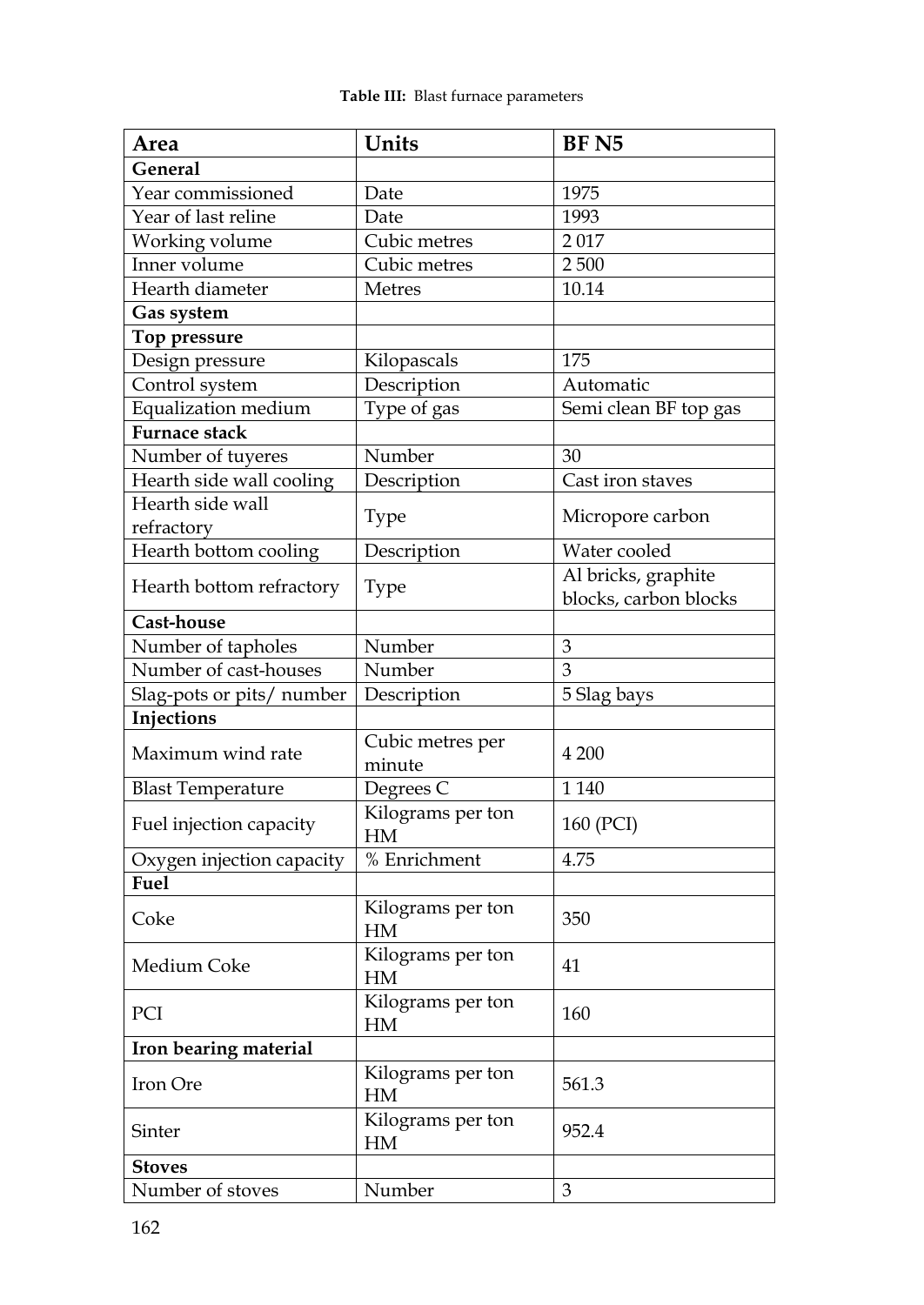#### **STEEL MAKING**

#### **COMMON USES FOR STEEL**

Steel products have a very wide application and form part of almost every aspect of our everyday lives. Common uses for steel produced at Mittal steel Newcastle are:

- · Construction steels are used for the building of bridges, houses and buildings.
- · Manufacturing steels are used for the manufacturing of tools etc.
- · Automotive steels are used for the manufacturing of many parts of motor vehicles.
- · Transportation steels are also used to manufacture rail tracks.
- · Mining steels are used extensively in the mining industry for ore grinding applications in ball mills.

# **CLASSIFICATION OF STEEL**

Steel can be classified into five main types with respect to the percentage of carbon in the steel;

| $\%$ Carbon               | Classification         |
|---------------------------|------------------------|
| $< 0.03\%$                | Ultra low carbon steel |
| $0.03$ to $0.08\%$        | Low carbon steel       |
| $0.08 \text{ to } 0.18\%$ | Peritectic steel       |
| $0.18$ to $0.25%$         | Medium carbon          |
| $> 0.25\%$                | High carbon            |

#### **High-Carbon Steel (> 0.25%C)**

The most notable thing about high-carbon steel is the high strength and hardness.

#### **Medium-Carbon (0.18 to 0.25%C)**

Medium carbon steels have relatively higher carbon contents.

#### **Low-Carbon Steels (0.03 to 0.08%C)**

The low-carbon steels made at Newcastle are generally used in applications like general machining steels and welding wires.

#### **Peritectic Steels (0.08 to 0.18%C)**

Peritectic steels made at Newcastle are used for commercial, bolt and nut, and welding wire applications.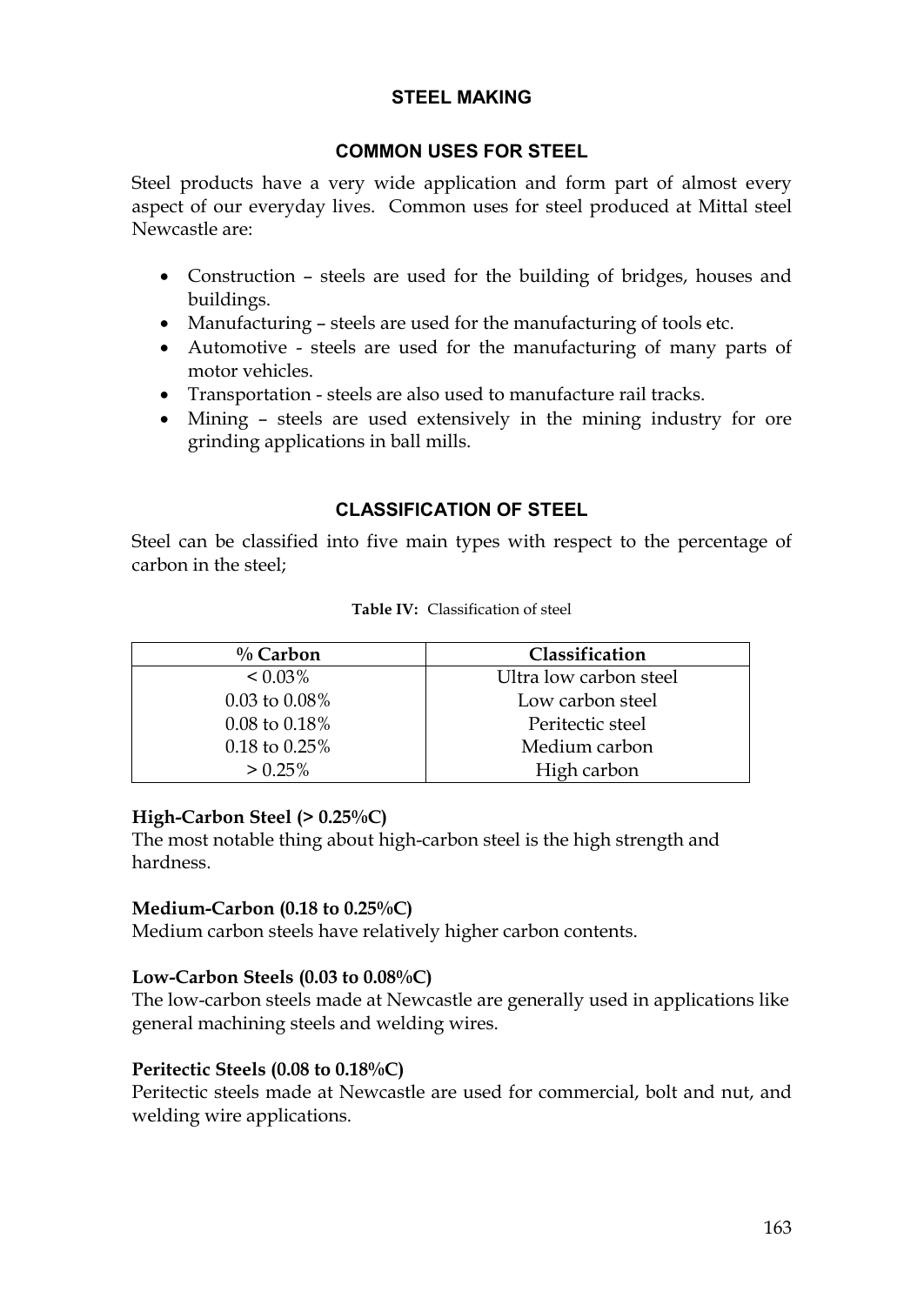#### **Ultra Low-Carbon Steels (< 0.03%C)**

Ultra low-carbon steels are made through the vacuum degasser, in order to reduce the carbon content to levels lower than 0.03% carbon. Typical applications for these materials are armoured wiring around telephone cables, steel-wool, *etc.*

#### **ALLOYING OF STEEL**

Many of the alloys used during steelmaking have an influence on the solidification properties of steel including castability. Nevertheless, alloys are added to achieve specific mechanical properties. Various alloys affect mechanical properties of steel differently and the effect of each alloy used is discussed below:

#### **Manganese (Mn)**

Manganese is one of the most cost-effective alloying elements and is used in most steels to remove oxygen remaining after the BOF blowing practice *i.e.* as a de-oxidiser. Manganese also enables hot rolling of the steel when its content in the steel is higher than 0.8%. Manganese does also improve the strength and hardness and is especially effective in high carbon steels where it acts as a carbide former.

#### **Nickel (Ni)**

Nickel and iron are completely soluble together in the liquid phase and solidify as a single entity. Nickel enhances the graphite and delays the austenite transformation. Nickel improves toughness.

#### **Aluminium (Al)**

Aluminium reduces the gamma iron area and also acts as a de-oxidant and nitrogen binder because of the high affinity of aluminium for both oxygen and nitrogen. Aluminium steels are applied where a fine-grained structure is required and are generally used in electrical equipment.

#### **Silicon (Si)**

Silicon also reduces the gamma iron area and thereby changes the structure of the steel. This leads to an increased ability to conduct electricity but also causes steel to become more brittle. Silicon is used for steels needing oxidation and corrosion resistance. These steels also have better erosion resistance and improved machinability. High silicon content steels also find application in welding wire rods.

#### **Chromium (Cr)**

Chromium reduces the gamma iron area but it also promotes the formation of carbides. By adding chromium, the critical cooling rate is also lowered and the hardenability is improved. The carbides formed as a result of the chromium addition diffuse less readily, leading to an improvement in hardenability.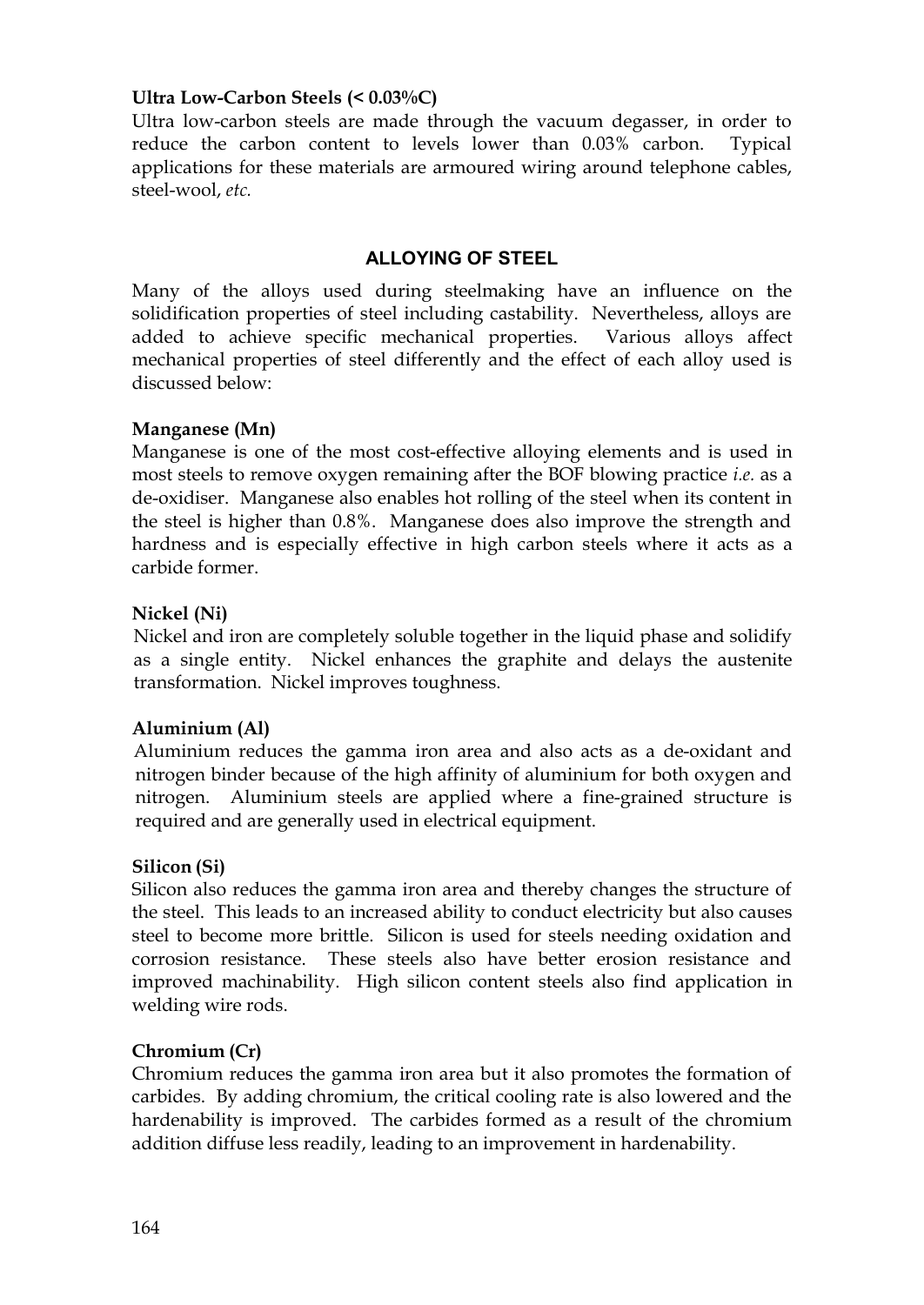## **Molybdenum (Mo)**

Molybdenum combines with the iron to form ferromolybdenum molecules  $(F_{e3}Mo<sub>2</sub>)$ . The solubility of these molecules is reduced as the temperature falls, leading to precipitation of the molecules. These precipitates enhance the hardness of the steel. Addition of molybdenum also improves corrosion resistance.

#### **Vanadium (V)**

Vanadium forms carbides whose solubility varies with temperature, which means that it has a tendency to give precipitation hardening. The bonding between carbon and vanadium causes the steel to be not very sensitive to heating and hence is not very brittle which makes it suitable for welding applications.

#### **Copper (Cu)**

Copper enlarges the gamma area and also encourages precipitation hardening. Copper also improves the steel's corrosion resistance.

#### **Niobium (Nb)**

Niobium forms an intermediate bond with iron, resulting in a narrowing of the gamma iron area. The solubility of niobium in steel reduces with decreasing temperature, which results in precipitation hardening. Niobium also imparts creep resistance.

# **THE INFLUENCE OF IMPURITIES IN STEEL**

#### **Nitrogen**

The presence of nitrogen in steel causes brittleness. Nitrogen enlarges the austenite zone. However, nitrogen can be used to give steel a high surface hardness and wearing resistance via a process of surface nitriding.

#### **Sulphur**

The presence of sulphur in steel, particularly clean steel, can be seen as an unwanted residual element unless purposefully added to improve final product properties *e.g.* machinability. Sulphur can be hazardous in the sense that it causes hot ductility during hot working processes like a Hot Strip Mill. As a residual element, sulphur has the strongest tendency to segregate because of its a low solidification temperature.

#### **Phosphorus**

Phosphorus is an unwanted residual element in noble steel. To eliminate the negative effect on the mechanical properties of steel, the phosphorus content in these steels should be kept under 0.03%. Phosphorus has a strong tendency to segregate and the solubility of phosphorus decreases in steel with increasing temperature. A phosphorus content in excess of 0.05% lowers the toughness of steel.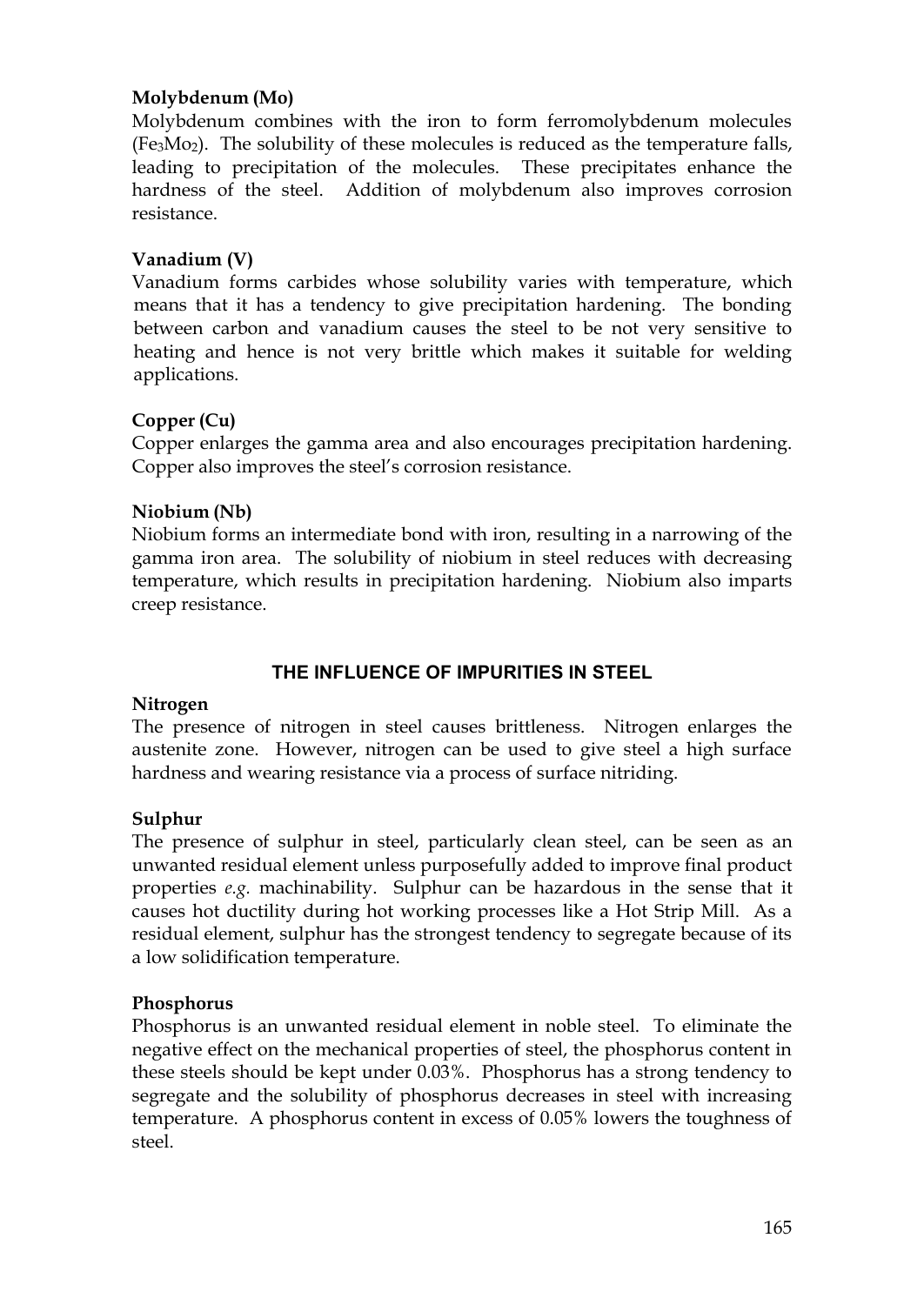# **Oxygen**

Different steel types react differently towards oxygen. This is controlled by the oxygen equilibrium of the steel. If this equilibrium oxygen is exceeded, the oxygen will react with certain alloying elements in the steel and will result in a solid oxide particle forming, referred to commonly as an inclusion. As an example, in a steel containing aluminium, the oxygen will react with aluminium and form alumina  $(AI_2O_3)$ . Alumina, if trapped in the solid steel during solidification, results in the steel having low mechanical strength.

# **Hydrogen**

Hydrogen diffuses through steel faster than any other element. The solubility of hydrogen in steel is dependant upon the steel composition or chemistry. The difference in solubility has different effects and decreases as the steel temperature decreases. Whenever rapid cooling occurs such as in the continuous casting process, the hydrogen does not have sufficient time to diffuse. Therefore, the hydrogen molecules generate high internal pressures in the steel, which could lead to internal cracking.

# **STEELMAKING PROCESSES**

# **Hot metal handling**

Hot metal is delivered from the blast furnace to the steel plant by rail using 250 ton torpedo cars. On arrival, hot metal is desulphurised in the iron ladle using soda ash. The sulphur-rich slag produced is removed mechanically by deslagging, and thereafter the cleaned hot metal charged into the furnace. This process is accompanied by sampling to determine the chemistry of the hot metal loaded, and cooling requirements during the carbon oxidation process in the furnace.

| $C$   Mn   P   S   Si   Ti   Fe                  |  |  |  |
|--------------------------------------------------|--|--|--|
| $4.50$   0.50   0.10   0.08   0.60   0.07   bal. |  |  |  |

**Table V:** Typical hot metal analysis from blast furnace, mass %

# **Basic oxygen furnaces**

Mittal Steel Newcastle operates three furnaces, each with a capacity of about 165 tons. All furnaces are equipped with a bottom stirring facility and slag-free tapping technology that is coupled to a slag stopper.

The production cycle/time for these furnaces is  $\sim$  55 minutes. A typical cycle is described below:

First the furnace is charged with steel scrap, typically 10 - 15% of the total charge, thereafter 150 to 160 tons of hot metal depending on various factors such as, for example, ladle life. After charging, oxygen is blown in the furnace for ~17 minutes through the lance at very high speed (Mach 2). During the blow, lime and other fluxes are added. Typically, per blow, about 9 000  $\text{cm}^3$  of oxygen is used.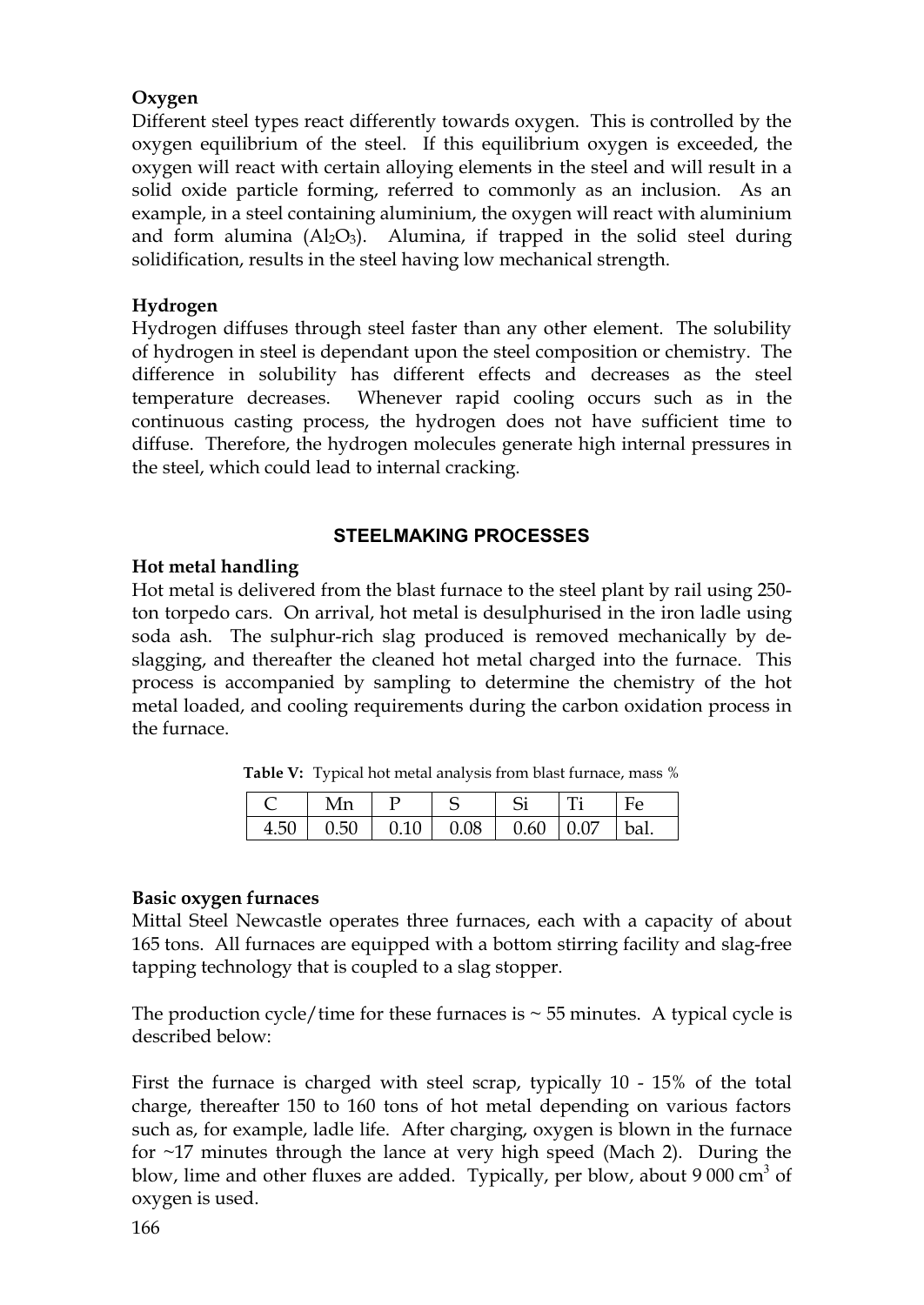A reaction takes place, in which sulphur and phosphorus are oxidized and absorbed in the slag formed by the fluxes, and most of the carbon and silicon are oxidized and energy is liberated.

Liberated energy is used to raise the temperature of the liquid, and melt the scrap. The gas leaving the vessel comprises mainly carbon monoxide with some carbon dioxide. The gas is collected and treated in the waste-gas handling system.

Once the blowing process is complete, a steel sample and slag sample are taken from the furnace. The analysis thereof is used to calculate the required alloy additions in order to produce the desired composition of steel being made. On receiving the sample analysis and conditions satisfied *i.e.* the tap chemistry being aimed for after blowing is achieved and temperature correct, the steel is tapped and the calculated alloy additions are made during tapping into the ladle.

The energy required to raise the temperature of the bath and melted scrap is derived mainly from the following reaction:

$$
2C + O_2 \longrightarrow 2CO \tag{1}
$$

Once the Basic Oxygen Furnace treatment is complete, the ladle is dispatched to secondary metallurgy for further processing or perhaps directly to the continuous caster for casting into final product.

# **Secondary metallurgy**

In the secondary metallurgy area, the steel is desulphurised further if necessary. Slag is made for inclusion removal, and acts as a thermal insulator during treatment and reheating of the bath to homogenise the system. The composition of the steel is adjusted to the required specification.

To achieve this, the secondary metallurgy plant is equipped with two Ladle Furnaces that consist of the following units:

- · Additive and alloy handling system
- · Hydraulic station
- · Water-cooled roof
- Ladle transfer car for moving ladle in and out of furnace, with the aid of overhead cranes
- · Temperature measuring and sampling lance
- Ladle stirring facility
- · Wire feeding machines
- · De-dusting system

Furthermore, the Secondary Metallurgy plant is equipped with a vacuum degasser. A vacuum degasser typically consists of a chamber equipped with two downward-facing snorkels. The chamber is evacuated using pumps and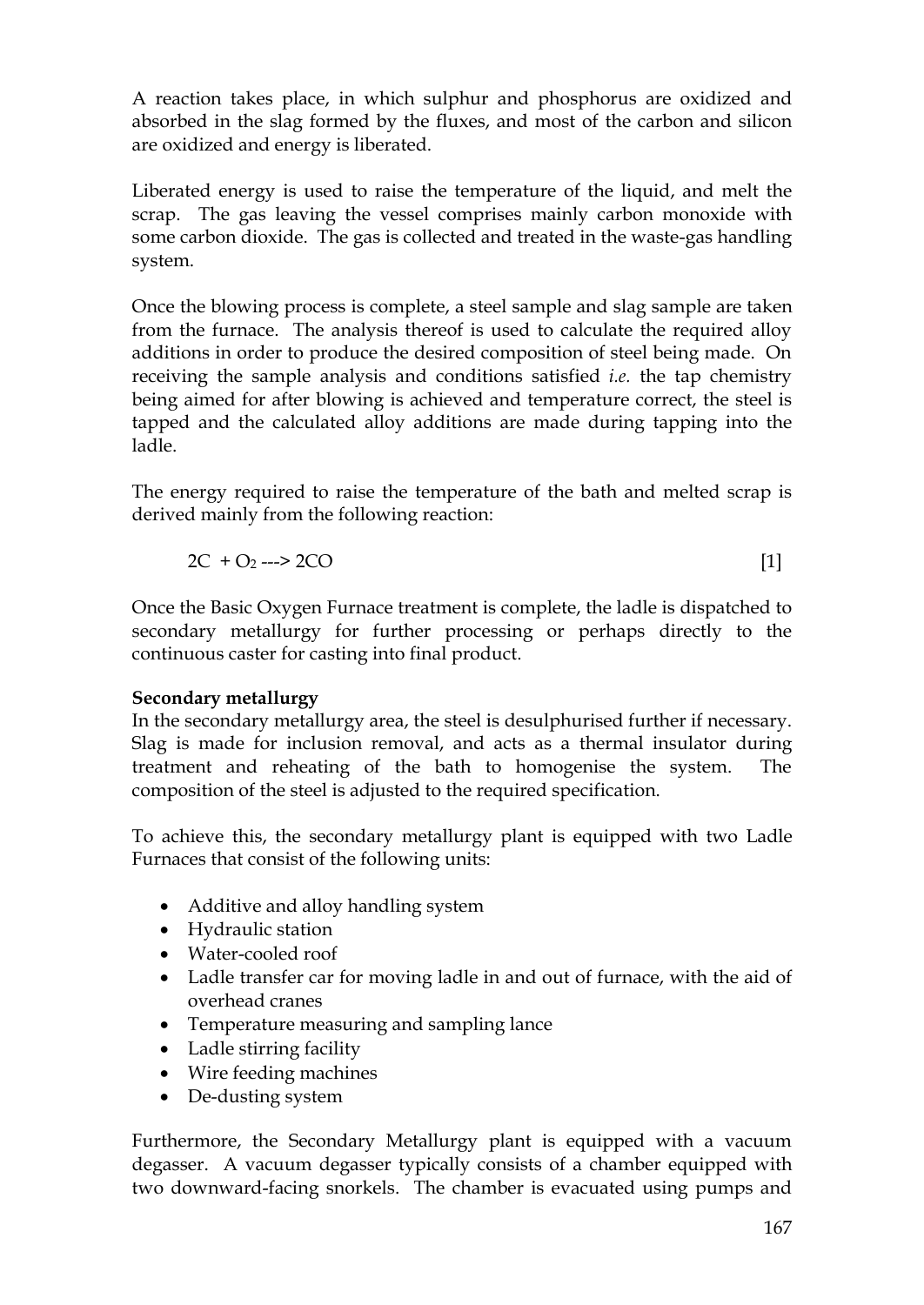high-pressure steam jets. The typical vacuum achieved during operation is approximately 0.1 kPa.

With vacuum degassing, gases in steel namely hydrogen, oxygen, and nitrogen can be flashed out of the steel, and the carbon contained in the liquid steel is decreased by reacting with dissolved oxygen in the steel. In this way, steels with ultra low carbon contents, *e.g.* <0.05% carbon, can be produced. The vacuum degasser is equipped with an alloy chute for alloy trimmings if required.

#### **Continuous casting**

The continuous casting plant has the following capability:

| Capacity                    | 2 million tons/ $a$                    |
|-----------------------------|----------------------------------------|
| Casting speed               | $0.80 - 1.1$ m/min                     |
| Number of machines          | 2                                      |
| Casting strands per machine | 6                                      |
| Size of blooms              | $260 \times 260$ mm                    |
| Cutting machines            | Automatic: Oxy & Sasol synthetic gas   |
| Casting radius              | 12.485 m                               |
| Casting ladle               | Bottom-pour slide gate                 |
| Casting mode                | Tundish slide                          |
| Ladle capacity              | 165 tons                               |
| Max. bloom length           | 14.2 m                                 |
| Min. bloom length           | $4.97 \text{ m}$                       |
| Turret                      | Rotatable, with hydraulic lifting arms |

The casting machines have curved moulds with a machine radius of 12.485 m. The bloom size is 260 mm x 260 mm. The two casting machines are identical. A tundish slide-gate system is used with submerged entry nozzles.

Each machine is equipped with two tundish pre-heating stations for preheating the tundish refractory lining before ladle teeming.

Both machines have a turret with two support arms that can lift and lower independently and are designed for loading and unloading of casting ladles by means of overhead cranes.

When the 165-ton ladle is placed on to the turret, hydraulic and air pipes are connected to the slide gate mechanism.

The tundish car, which runs on rails, is used to move the pre-heated tundish and tundish shrouds into the casting position above the moulds and back to the pre-heating position. After the cast, the turret is rotated anti-clockwise where a ladle shroud is fitted to the ladle and finally rotated into the casting position.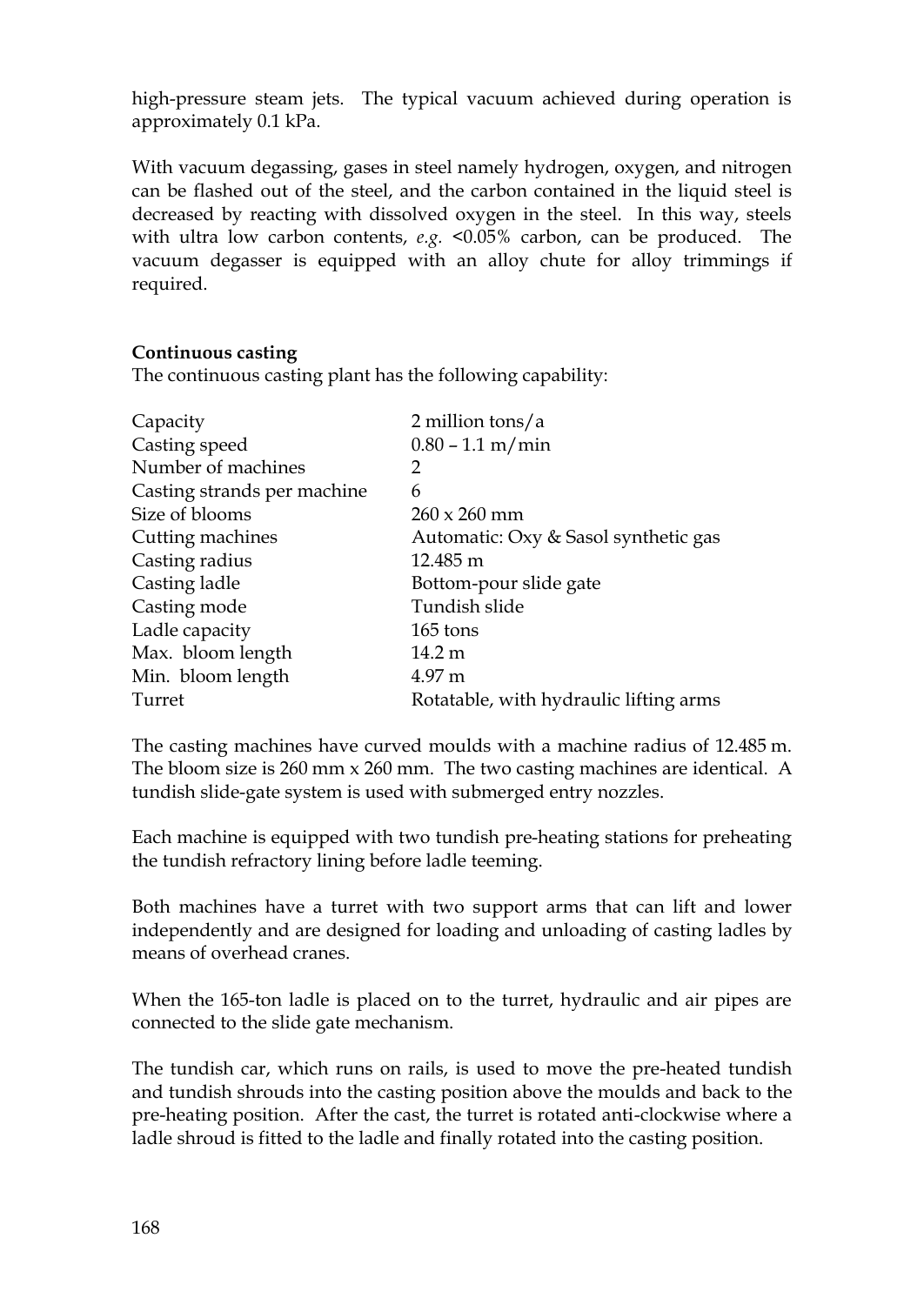When casting commences, liquid steel is conveyed by gravity from the ladle to the tundish, through the slide gate. The tundish distributes the steel through tundish shrouds and slide gates into the moulds. The ladleman (operator) controls the flow of steel from the ladle to the tundish by opening and closing the ladle slide gate with a pendant control. When the tundish is filled up to approximately 20 tons, the strands will start automatically.

Solidification takes place very rapidly against the water-cooled mould walls through the primary cooling zone, resulting in the formation of the outer wall or shell of the bloom.

The dummy bar withdraws the partially solidified bloom from the mould and moves it downwards at a radius of 12.485 m through the secondary cooling zone where it is sprayed directly with water and where it eventually solidifies completely. In this zone, the strand is supported by guide rollers and is then bent in a horizontal direction by a straightener and levelling rollers.

The dummy bar is separated automatically from the hot bloom by the dummy bar ramp, and parked in its home position by means of the dummy bar receiver. The solidified strand downstream of the straightener is cut into the desired bloom lengths and weight by means of a flame cutter.

After the cut, each bloom is weighed on the bloom-weighing table, and discharged to the cooling banks where its identity is stamped by the bloommarking machine and inspected. Cranes are used to move the blooms from the cooling banks to the primary rolling mill.

# **Refractories**

Steelmaking is a high temperature process. Thus refractory materials are used throughout the process where a barrier is required between molten steel and the outer shell of industrial furnaces and molten metal containers *e.g.* casting ladles. The primary purpose of refractories is that of resisting high temperatures. In addition, they need to withstand destructive actions associated with steelmaking, *i.e.* abrasion, slag attack, gas erosion, and spalling. Since refractories are non-metallic materials, they are capable of enduring high temperatures, and are suitable as construction materials with an insulating character.

Common refractories used in steelmaking are basic as opposed to iron-making refractories that are acidic. Magnesite, dolomite, and magnesite chrome are among the most prevalent for steelmaking applications.

# **CONCLUSIONS**

Almost all Mittal Steel SA Newcastle works processes are strongly dependent on pyrometallurgists. The company, therefore, has bursars in metallurgy, as well as in electrical and chemical engineering, studying at all the top universities across South Africa.